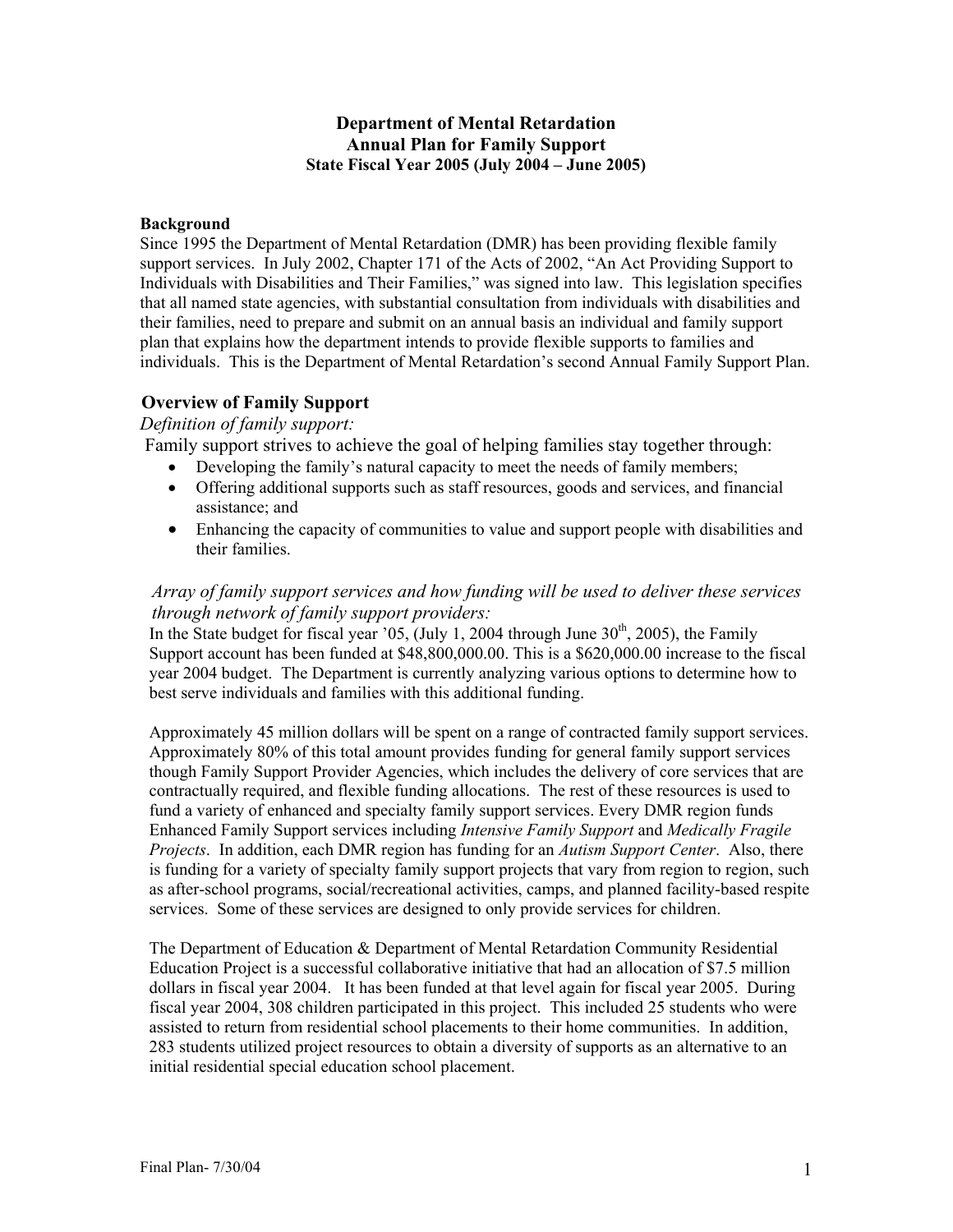It is estimated that approximately *10,000 to 13,000 families* of both children and adults are receiving some type of family support service at any given time. These services are delivered through contracts developed with about **74** family support provider agencies across the state. All Family Support Provider Agencies are required to complete and are evaluated on **Performance Outcome Measures** designed around the key family support principles and core service elements.

In July 2002, the Department issued the *New Family Support Guidelines and Procedures.* This is a document that describes the goals and principles of family support, the types of family support services available, and all of the operational requirements. This document was first published in 1995 and most recently revised in July 2002.

#### *DMR internal family support network:*

Presently DMR is organized into four regions with Regional Directors, and 23 Area Offices with Area Directors, all under the umbrella of Central Office. Each DMR region has a Director of Family Support, who works with the Assistant Commissioner for Policy, Planning and Children's Services, the Central Office Director of Family Supports, and the Project Manager for the DOE/DMR project. In each Area Office there is a Children's Coordinator who generally works with children under the age of 18 years and their families, and a Transition Coordinator who works with individuals generally between the ages of 18 and 22. Adults over the age of 22 who have met the eligibility criteria for DMR services are assigned a Service Coordinator and participate in an Individual Service Planning process.

# *Process for obtaining "substantial" input from families regarding current family support services:*

The Department has used and continues to develop different approaches to get input from family members, in order to help assess the Department's current system of family support and assist in revising and crafting this Annual Plan for Family Support. The Department, in partnership with Massachusetts Families Organizing for Change (MFOFC), hosted regional forums for family members in the fall of 2003 to get input and consultation on DMR's Annual Plan for Family Support. In addition, feedback was solicited from the Board of MFOFC, the Statewide Advisory Council (SAC) for DMR, and the newly established Statewide Family Support Council. Efforts will continue to evolve, through both organized and informal mechanisms, to gather ongoing feedback about our family support services and the implementation and effectiveness of our Plan.

Another approach for getting information from families and individuals occurs through DMR's involvement in the "National Core Indicators Project," a multi-state collaborative effort to improve performance in state services for people with mental retardation and developmental disabilities. This national project is overseen by the National Association of State Directors of Developmental Disabilities Services, (NASDDDS), and the Human Services Research Institute. During the past two years mail surveys were sent to: 1) families who have an adult family member living at home who is receiving some funded DMR services (2000 total with a 25% response rate); 2) families of children who are DMR eligible (1500 with a response rate of 25%); and 3) personal interviews of adult individuals receiving DMR services (total 766). One of the purposes of these surveys and interviews was to learn more about satisfaction with services provided and with the assistance and support received from Service Coordinators. One of the surveys findings with adult family members indicated that overall families felt that their service coordinators are listening to them attentively and sincerely; however, at the same time, families indicate there is a need for improvement on the part of the service coordinator to respond to the changing needs of the individual and family, and to help families link with other local (non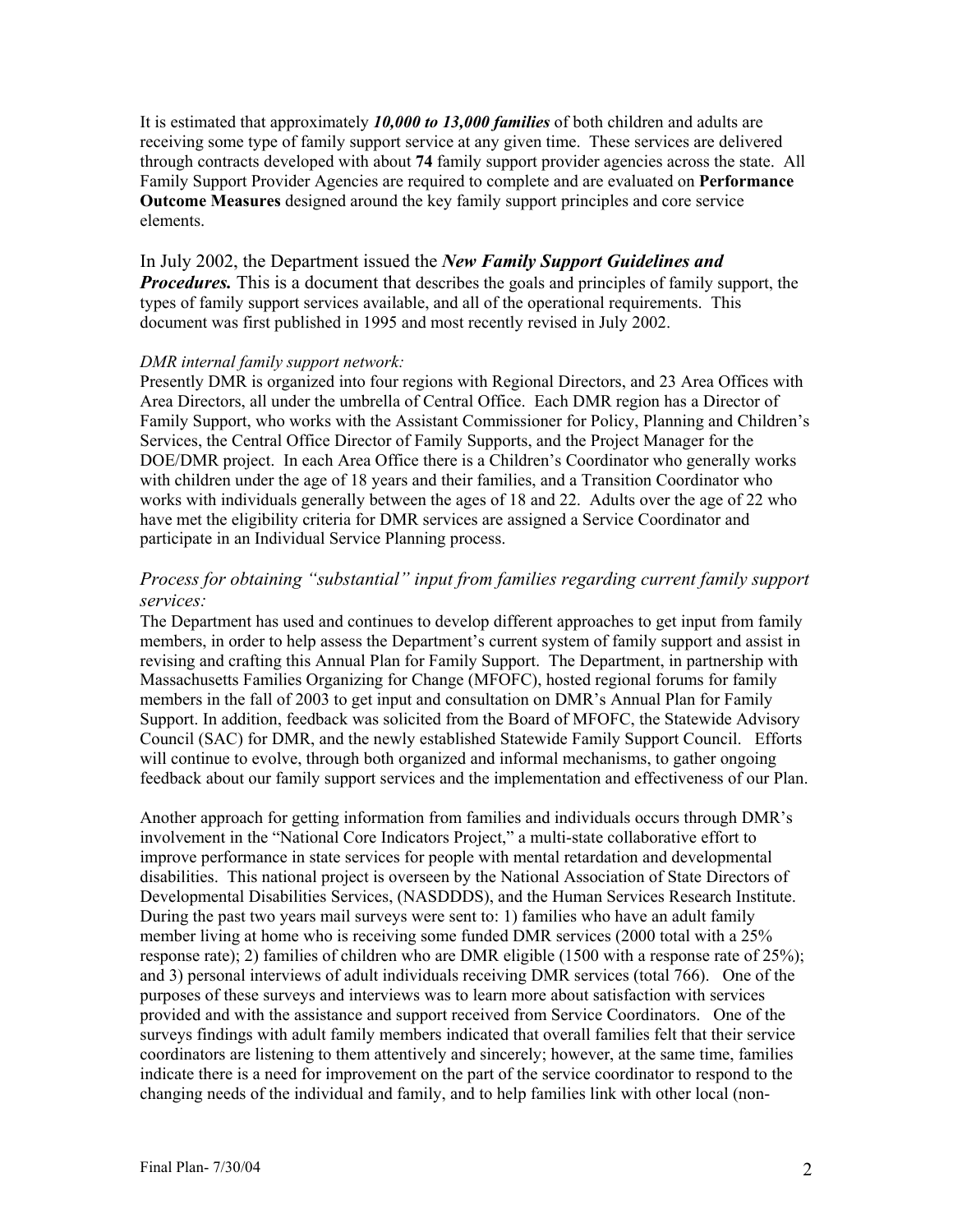DMR) community resources. The results of the information gathered through the National Core Indicator Project will also be used to help guide priorities for DMR's family support services and the annual family support plan.

## **Focus Areas**

**I. Family Empowerment:** Opportunities for families and individuals to be involved in the development of agency policies and procedures, program development, and evaluation of services.

*Current Activities:*

- 1. The Department provides funding for family-governed and family-directed projects across the state to enable families to exercise increasing control and influence over the direction and operation of these family support services. Information about these initiatives is included in the Department's "Family Support Guidelines and Procedures."
- *2.* Department staff will work with Family Support Provider Agencies to improve their performance in meeting contractual requirements and Performance Outcome Measures, through goal setting and monitoring. A particular emphasis will be placed on the following expectations: to provide opportunities for the establishment of family councils; to get family member input on policies and program development; and to at least annually conduct satisfaction surveys with families to get information about supports provided and ways to enhance services for families.

*New & Ongoing Initiatives:* 

- 1. In April 2004 the Commissioner appointed 15 members to a newly established Statewide Family Support Council. The leadership of the Department will meet regularly with this Council to obtain their advice on issues that affect the wellbeing of families with family members who are either living at home or have recently transitioned from their home. This Council will be an important vehicle to receive "substantial consultation" from families in evaluating, developing and assisting in implementing the Department's Annual Family Support Plan.
- 2. The Department, with support and guidance from the Statewide Family Support Council will continue to work on developing multiple ways of reaching families and communicating with them about developments in our services, to obtain feedback on service delivery and program development, and to get input on satisfaction with the outcomes of activities outlined in this Plan as well as to inform new initiatives. In addition, strategies will be explored and pursued to share more publicly the focus and work of the Statewide Family Support Council, such as posting information on our web-site, and possibly creating linkages with DMR's Regional and Area Advisory Boards and the Regional Family Support Directors.

### **II. Family Leadership**

### *Current Activities:*

- 1. The Department provides support for family-directed groups to provide educational and leadership opportunities for families, such as the Family Leadership Series sponsored by MFOFC.
- 2. As part of the required Core Service Elements, Family Support Provider Agencies are expected to provide and offer varied educational and learning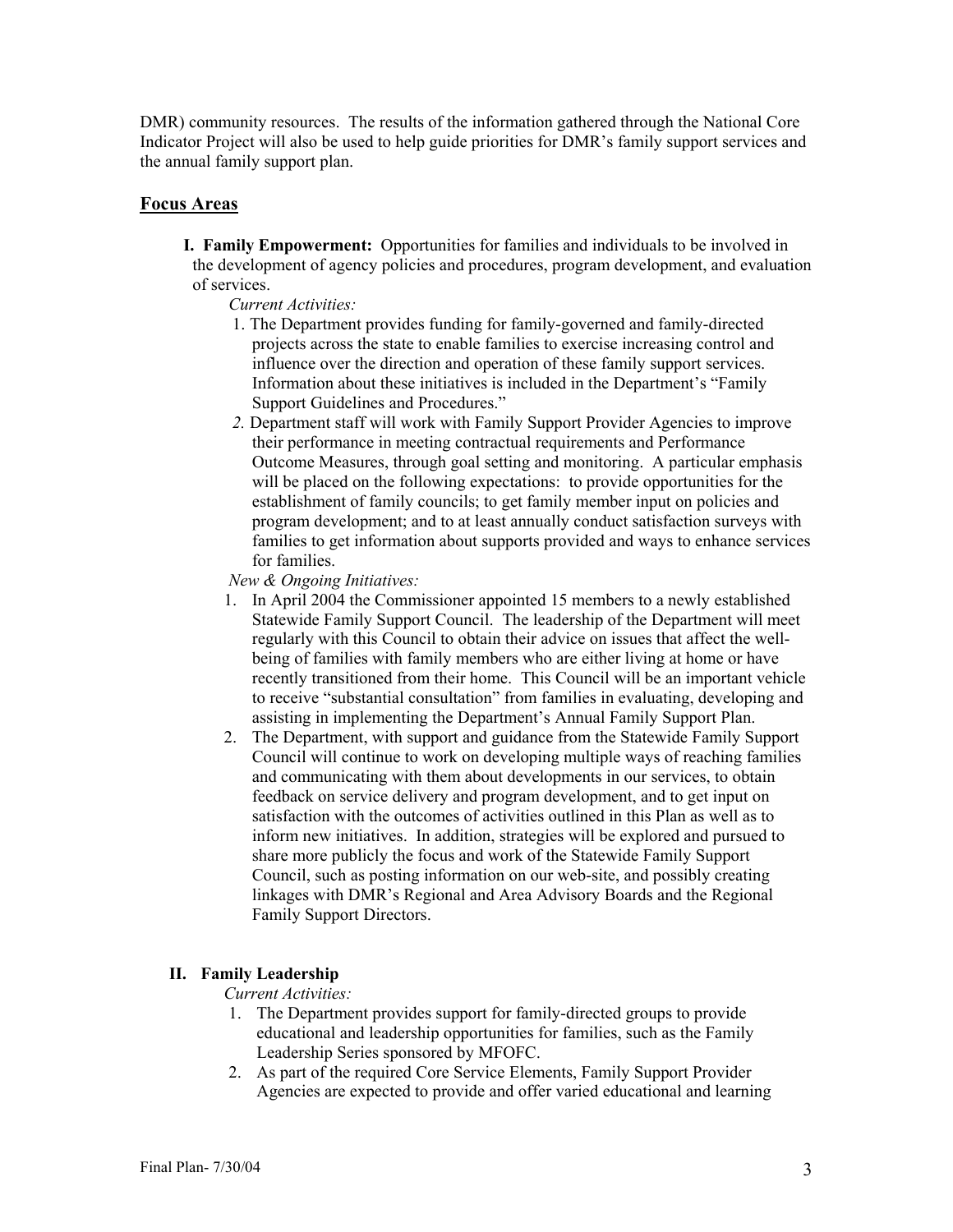opportunities for families and individuals that are responsive to their specific interests and needs.

3. In partnership between the Department and the Arc, fifteen Family-to Family Support Centers provide an array of educational and training opportunities on a range of topics. In addition, they offer mentoring and clinical support services to families covered under the Boulet Settlement Agreement to help them develop more independent living options for their family member. These services also help develop a network among families for ongoing support and assistance.

#### *New & Ongoing Initiatives:*

- 1. The Department will provide funding for leadership development opportunities for families in all of the DMR regions. It will be important that a variety of leadership opportunities are developed that are responsive to the different needs of families across the state, particularly those from diverse cultural and linguistic backgrounds.
- 2. Department staff, with the assistance of some family members, will develop different ways to provide family members culturally relevant information and assistance that may be helpful as they plan for and encourage more independent lifestyles with their adult son or daughter. Possible ideas include: sending information/articles in a packet to individuals and families at the time they are found DMR eligible for adult services, hosting meetings in Area Offices for families going through the transition planning process from school to adult services, and exploring the availability of resources of the existing Family to Family Centers that have been established across the state.

#### **III. Family Support Resources and Funding**

*Current Activities:* 

- 1. The Department will continue flexibility in funding options to support individuals and families.
- 2. The Department will continue funding for enhanced and specialized services in order to respond to the specific needs of individuals and families, e.g. the Medically Fragile Projects, the Intensive Flexible Family Support Services.
- *New & Ongoing Initiatives:*
- 1. Completion of revisions to the "Family Support Guidelines and Procedures" will be made to update them with all current policies and practices and to ensure that departmental funding mechanisms and policies and procedures support flexibility in services to eligible individuals and their families. When finalized, Department staff will implement a variety of ways to disseminate these and offer training on the key changes to both DMR staff and provider agencies, creating an opportunity to also address improved consistency in how services are provided across the state.
- 2. The Department will continue working on a Home and Community Based Waiver for Children to pursue federal reimbursement for family support services.
- 3. The Department will continue to develop a variety of approaches to share information and support families and their adult family member in exploring and pursuing more flexible, consumer and family driven approaches in the design and purchasing of support services. Some of these approaches include, but are not limited to, funding partnerships between families and DMR, selfdetermination initiatives, and expanded utilization of the Intermediary Service Organization (ISO). This information may be most applicable to individuals in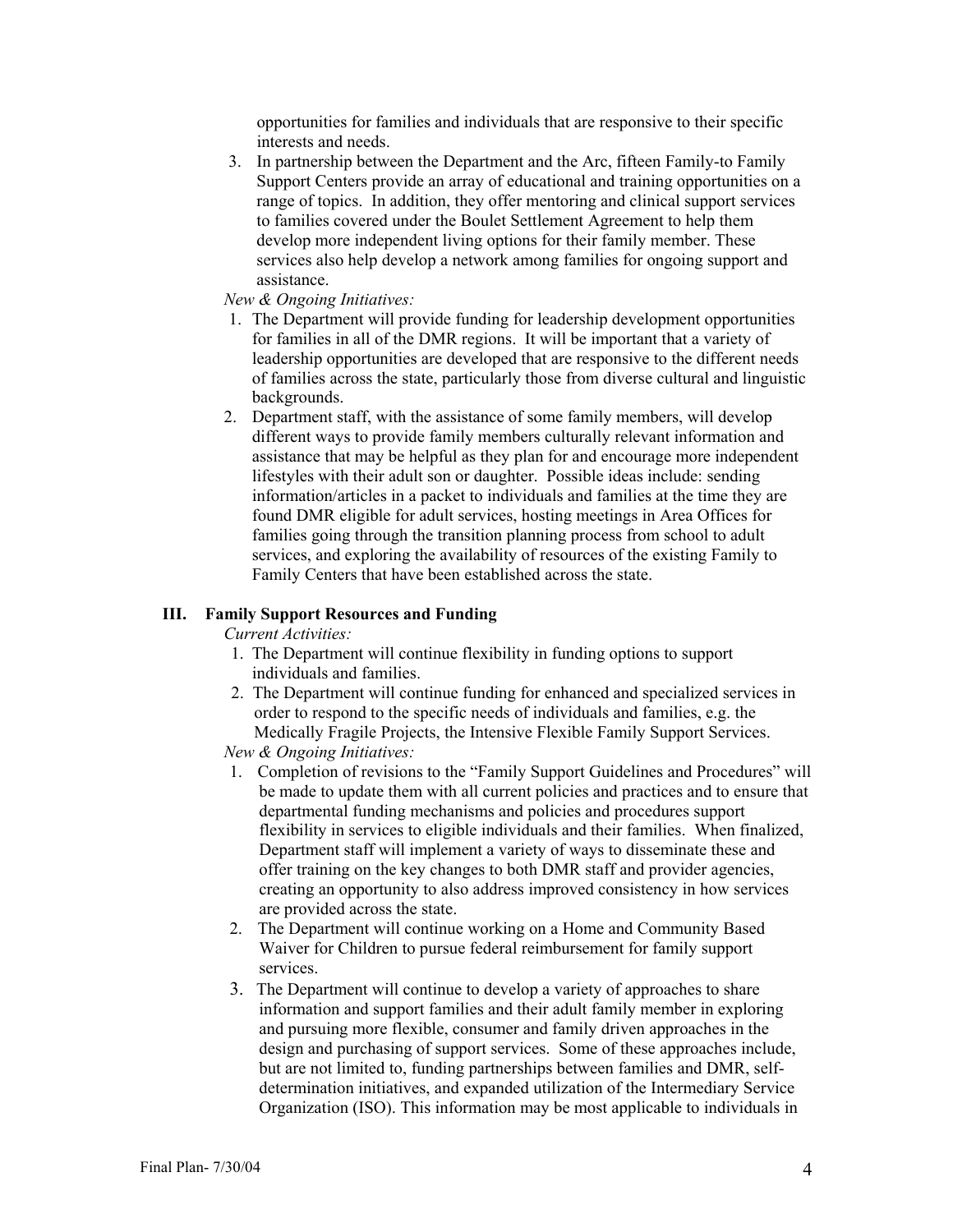the process of transitioning from school to adult life and their families, and outreach efforts will initially be focused on reaching this group.

### **IV. Accessing Services and Supports**

*Current Activities:* 

- 1. The Department's website, in concert with EOHHS, will continually be reviewed and modified to ensure it includes all relevant family support information and that all information is presented in a family friendly way.
- 2. The Department, in partnership with EOHHS and other groups, offers a variety of ways for families to access information about services and resources, such as, the Virtual Gateway, New England Index, First Call (United Way), etc. The Department will work to improve publicity and information about these resources to help make sure families are aware of and can access them.
- 3. The Department provides training for all new Service Coordinators on family support principles and services, as well as effective strategies for working in partnership with families.

*New & Ongoing Initiatives:* 

- 1. Each DMR region will develop and make available Family Support resource information that provides both a comprehensive listing of the Family Support Provider Agencies in their region, and contact information for other family support organizations and resources, both regionally and statewide. This information will be developed to be responsive to the primary cultural, ethnic and linguistic backgrounds of families in each region.
- 2. The Department will complete a "Family Support Handbook" that will be an abridged version of key sections of the Family Support Guidelines and Procedures that is of greatest importance and relevance to families who are using family support services.
- 3. The Department will offer training for Service Coordinators to improve their awareness and knowledge of generic community resources and other entitlement and benefit programs so they can provide more assistance to families in accessing other services and entitlements. In addition, professional development opportunities will be made available to Service Coordinators to further promote their understanding of ways to develop effective and supportive partnerships with families.

## **V. Culturally Competent Outreach and Support**

*Current Activities:* 

- 1. The Department will continue to support a number of existing cultural initiatives in western Massachusetts and with the Family Governing Boards in Boston representing different cultural and linguistic communities, as well as focused outreach and family support initiatives in many other areas and regions.
- 2. The Department has established a Diversity Council and has a Diversity Plan that includes a focus on staff training on diversity and more culturally competent service delivery.
- 3. The Department will complete work on a one year planning grant from the Administration on Developmental Disabilities to develop a design and model for a One Stop Family Center in the Enterprise Community in the city of Springfield. This planning process was primarily guided by family members and representatives of diverse and grassroots community organizations in Springfield.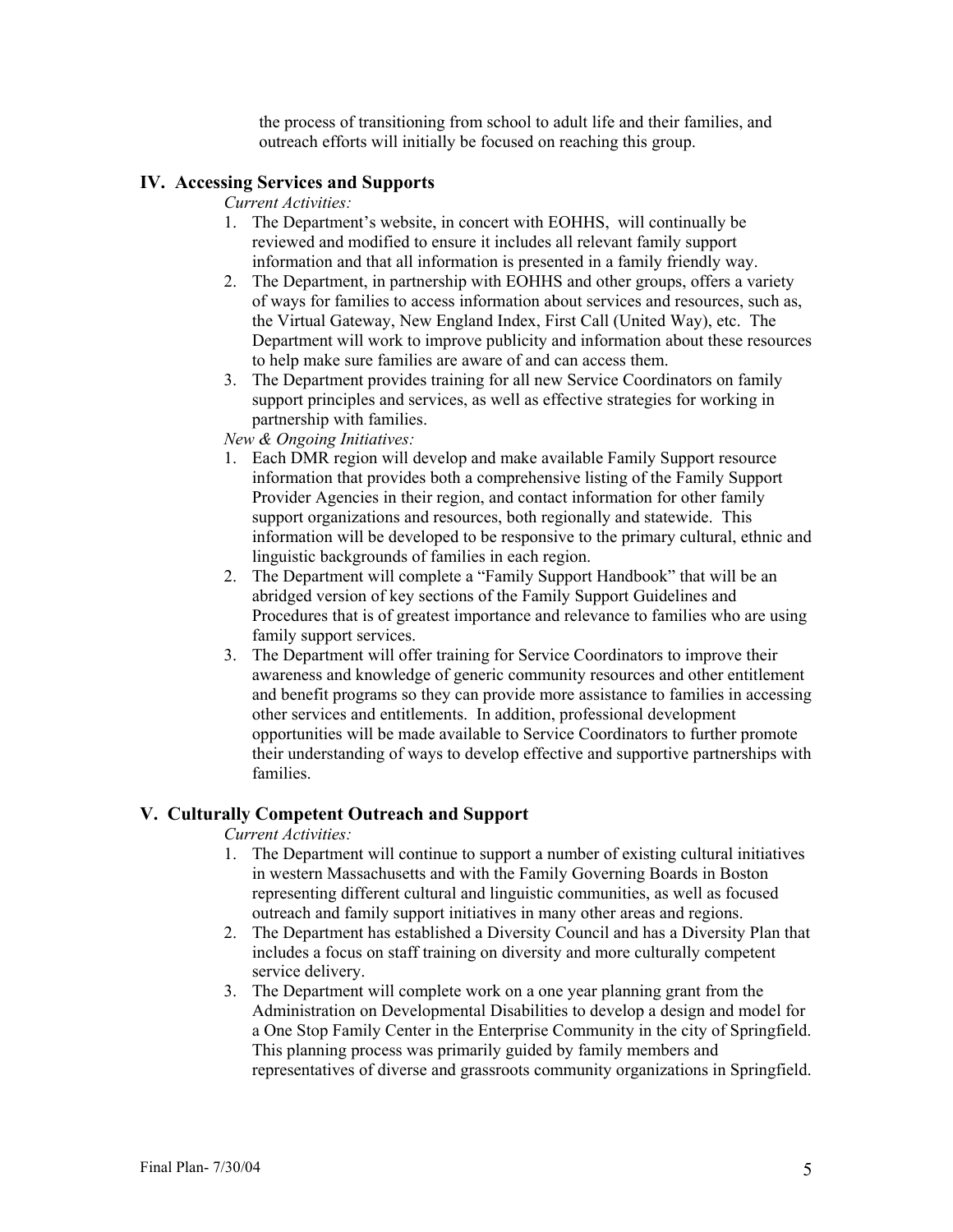## *New & Ongoing Initiatives:*

- 1. The Department will continue to develop a comprehensive and streamlined system for the translation of DMR information and materials and the provision of interpretation services, in order to promote the delivery of culturally competent family support services.
- 2. Department staff will utilize the performance outcome monitoring process to evaluate the progress of Family Support Provider Agencies in improving their responsiveness to the specific ethnic, cultural and linguistic needs of families in the geographic areas that they serve, a requirement of all contracted providers.
- 3. The Department will apply for a five year implementation grant from the Administration on Developmental Disabilities for the development of One Stop Family Center Network in Springfield, MA that will enhance access and coordination of services to families who are economically disadvantaged and from diverse cultural, ethnic and linguistic communities in the city.
- 4. The Department will sponsor training and professional development opportunities for Department and/or provider agency staff to improve understanding of the needs of families from culturally diverse backgrounds and enhance the delivery of culturally relevant family support services.
- 5. The Department will provide diversity training for up to 1,000 agency staff in the upcoming year.

## **VI. Interagency Collaboration**

- *Current Activities:*
- 1. The Department will continue managing the very successful Department of Education and Department of Mental Retardation Community Residential/Education Project.
- 2. The Department is involved in a number of inter-agency activities with other EOHHS agencies as well as other state agencies to enhance service delivery to families and individuals served by both agencies. Examples include the Family Caregiver Support Program, the Children's Mental Health Commission, the Interim Policy with the Department of Social Services, etc.

*New & Ongoing Initiatives:*

- 1. The Department will maintain an ongoing coordinating role with the other designated human service agencies named in the Chapter 171 legislation to discuss and monitor progress on family support initiatives, and to work collaboratively on improving and expanding family support services. In addition, the Department will work with Massachusetts Families Organizing for Change in support of a new project they received funding for from the Developmental Disabilities Council to support education and awareness about Chapter 171, and to support activities related to the implementation of this legislation.
- 2. Department staff will continue to work on the *Transition Team*, an inter-agency group in the Executive Office of Health and Human Services, which has been developed to establish a more streamlined approach for assigning state agency responsibility for service planning for individuals in the "Turning 22" process who "fall between the eligibility cracks." The *Transition Team* includes representatives of the Departments of Mental Health, Mental Retardation and Social Services, and the Massachusetts Rehabilitation Commission, Massachusetts Commission for the Deaf and Hard of Hearing, and the Massachusetts Commission for the Blind.
- 3. Department staff will work in cooperation with the Department of Public Health and other EOHHS agencies to include consumers/families utilizing their services